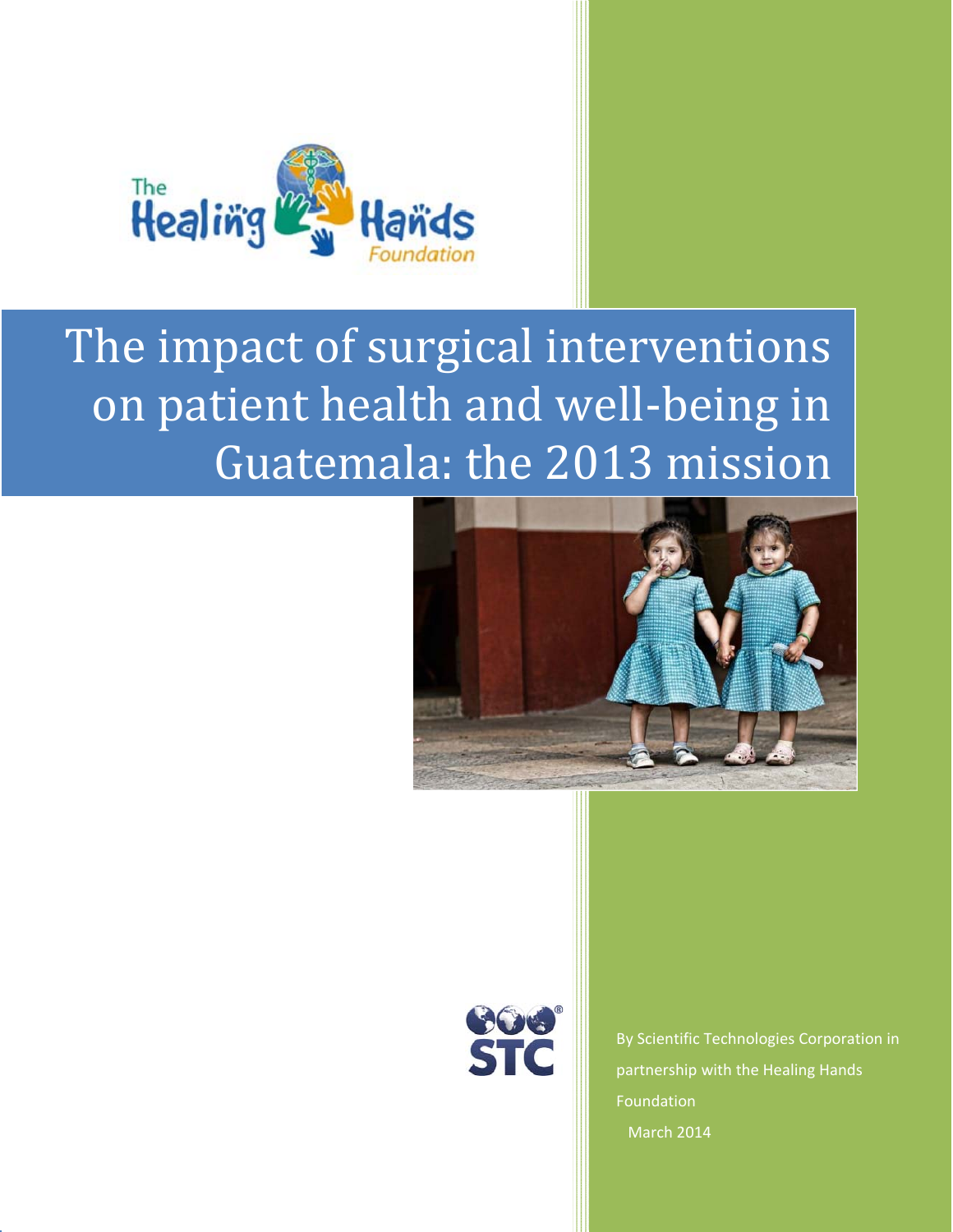

**Summary**

The Healing Hands Foundation (THHF) provides high quality, free surgical procedures, medical treatment, dental care, and educational support in Guatemala. Through established in‐country partnerships, THHF engages with communities to identify and treat patients, improve health care infrastructure, and provide needed medical training to surgeons, doctors, and community health care workers. Despite Guatemala's middle income status, health outcomes here compare unfavorably with those of other much poorer countries. Child mortality (43 per 1,000 live births) and maternal mortality (136 per 100,000 live births) are the highest in Central America. Guatemala experiences extreme inequalities that reflect the exclusion and disparity affecting the indigenous and rural populations. According to the World Health Organization, 20% of Guatemala's people lack regular access to health services (2), and these people represent the poor, rural, young and indigenous. Chronic malnutrition and inadequate health education remain major problems among the rural indigenous communities. These communities face a series of barriers to health care including transport time and cost, language barriers, low or no literacy and the time and cost of consult and treatment.

In November 2013, 35 medical and dental professionals traveled to Patzún, Guatemala, for THHF and performed surgeries and provided dental care to people in need. These volunteers consisted of trained surgeons, fellows, nurses, cardiologists, dentists, nurses, anesthesiologists, epidemiologists and medical technicians. We performed 50 surgeries on 49 patients, ages 2 to 68 (27 male, 23 female). By estimating total DALYs averted due to surgical intervention, THHF mission activities saved 364.42 total years of life among their patient population. Cleft palate and hernia repairs accounted for the majority of these years.

Future expansion of THHF services relies on effective and reliable data collection to improve worksite capacity and patient safety, and a comprehensive analysis to evaluate program effectiveness and identify new areas to expand our impact while protecting patient privacy.

## **Acknowledgements**

We would like to thank all the diligent volunteers from THHF and the THHF Guatemala Branch, who professionally and collaboratively work to provide support and mentorship to the Guatemalan people. We thank the following organizations for their generous support for our missions: Direct Relief International, American Airlines, RTS Family Foundation, Scientific Technologies Corporation, MAP/Ethicon and the THHF‐Guatemala Board of Directors (Steven Gandara, Carlos Caballeros, Beira de Caballeros, Antonio Bonifasi, Rosario de Bonifasi, Michael Spencer, Giovanna de Spencer and Mark Melidosian). We thank Marco Ávila and Steven Gandara for their leadership and logistics skills that make our work possible. Thank you to Curtis Smith, photographer for the photos used in this report. We also deeply appreciate the hospitality and collaboration from the caring staff at Corpus Christi hospital.

> *The Healing Hands Foundation* **|** *Changing Our World… One Child at a Time!* **7 Scotts Manor Ct. - Freeland, MD 21053 - USA - 410-357-6163**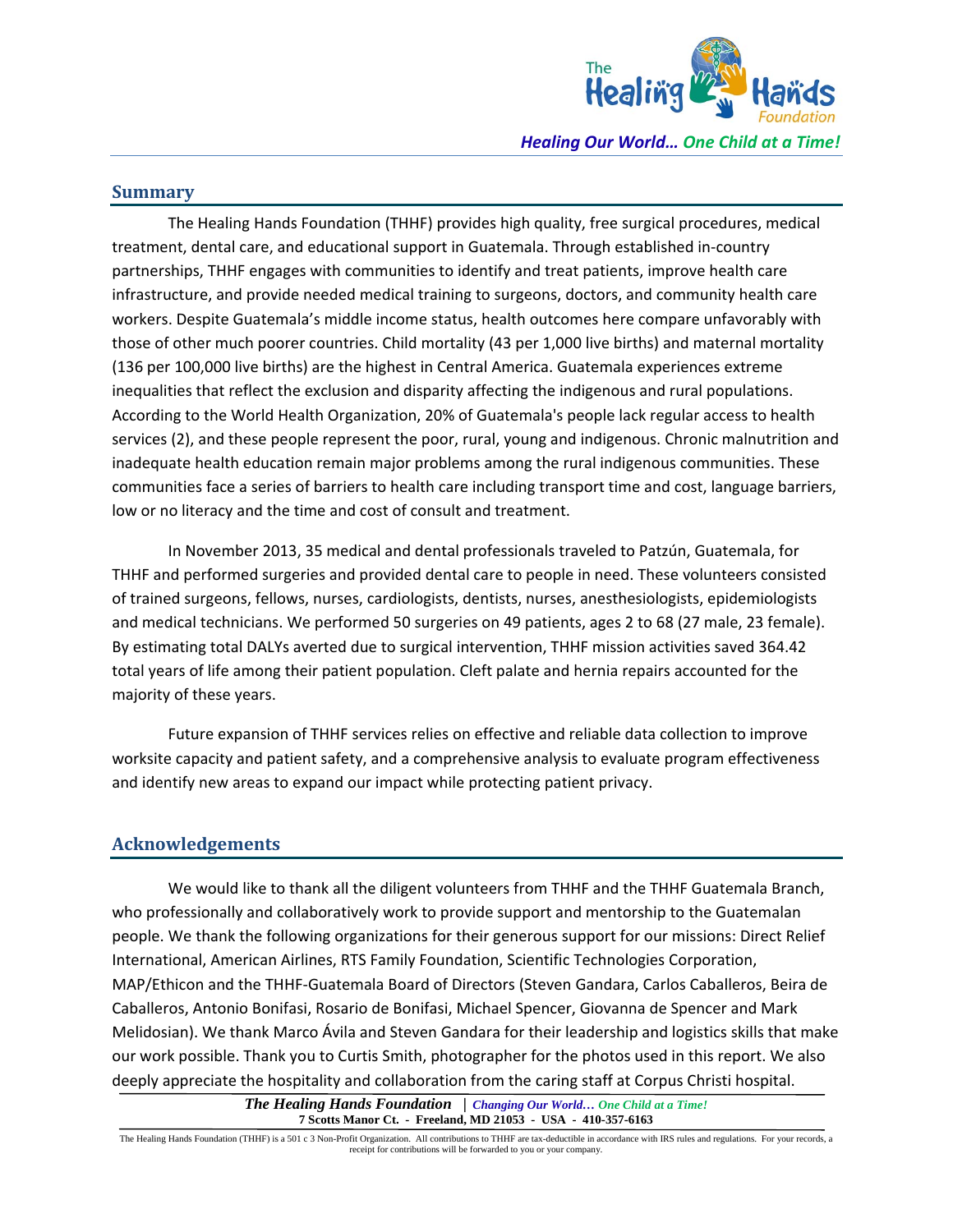

## **The Healing Hands Foundation**

The Healing Hands Foundation (THHF) is a non‐profit organization founded in 2007 that provides medical services to children and adults around the world. The THHF mission is to provide high quality surgical care to children with complex congenital malformations in areas lacking resources and expertise. The medical staff of THHF has decades of combined experience, and its doctors, dentists and nurses have practiced medicine in countries around the world, including Ecuador, Colombia, Guatemala,

All Guatemala missions are located at the Corpus Christi Hospital in Patzún, Chimaltenango, Guatemala, which has 3 operating rooms thanks to generous funding by THHF donors and grants. Patients are either referred to THHF by other medical doctors working in the region, or added to the list during a pre‐ mission trip in October, where THHF medical staff examined and identified candidate patients for surgery. Patients come from all over the country to receive THHF treatment and care (See Figure 1).

**Figure 1 – Distances Traveled by our Patients to reach the Corpus Christi Hospital between 2011 and 2013.**



*The Healing Hands Foundation* **|** *Changing Our World… One Child at a Time!* **7 Scotts Manor Ct. - Freeland, MD 21053 - USA - 410-357-6163**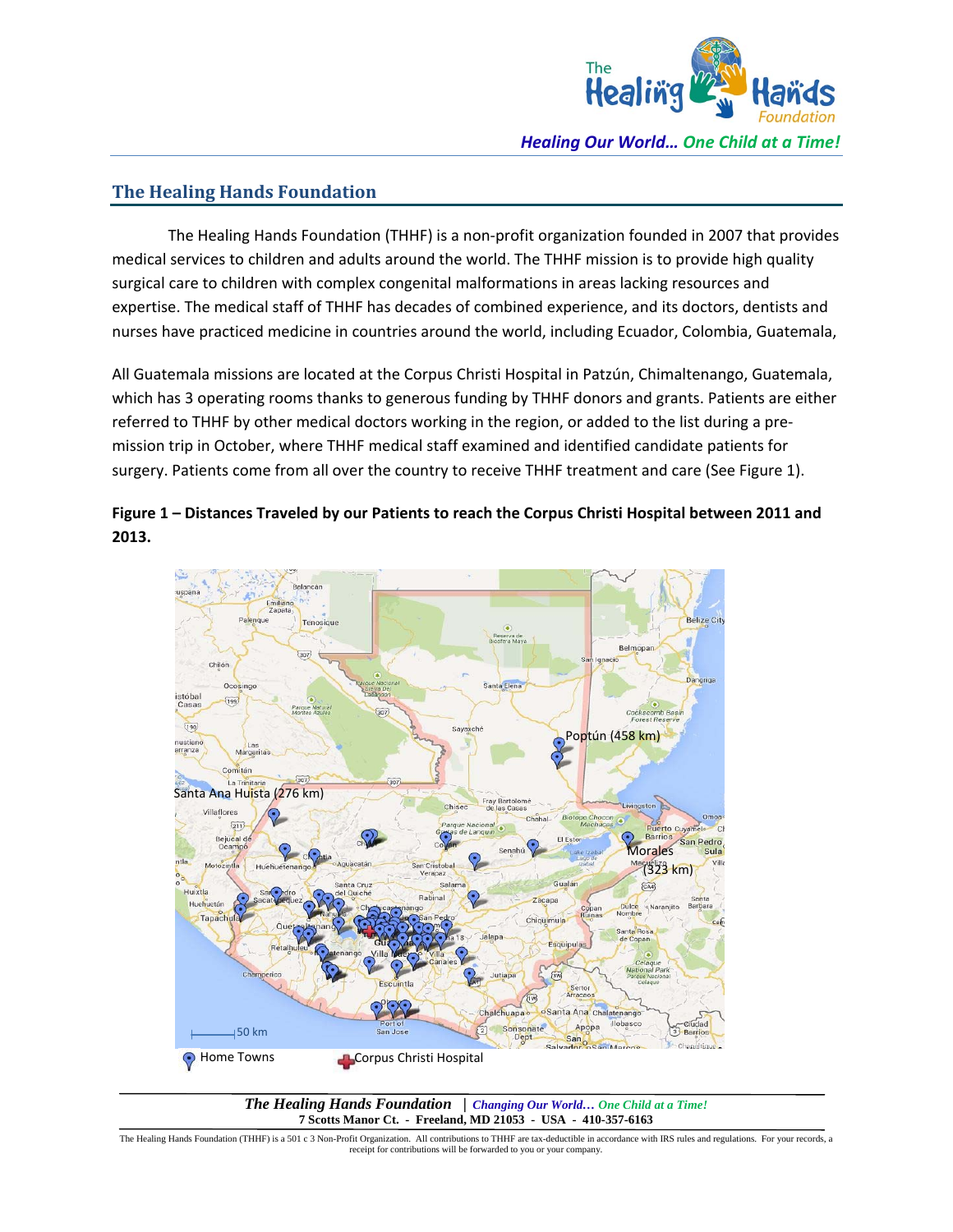

## **Conditions in Patients Requiring Surgery**

During the 2013 mission, patients presented with conditions of the head, ear, nose, groin, body core, mouth and throat, foot, wrist and arm (Table 1). The majority of primary conditions treated by THHF surgeons were those that affected the mouth (15) and these were mostly due to cleft palate and lip. The second most afflicted areas were the ear (10), mostly due to congenital deformities such as undeveloped ear (microtia), followed by cases of the groin (7), which were mostly hernia and undescended testicle cases.

#### **Table 3 – Cases by Body Area.**

| Cases by body | N٥.            |
|---------------|----------------|
| area          |                |
| Head          | 3              |
| Far           | 10             |
| Nose          | 1              |
| Groin         | 7              |
| Core          | 4              |
| Mouth/Throat  | 15             |
| Foot          | $\overline{2}$ |
| Wrist         | 4              |
| Arm           | 1              |
| Not recorded* | 3              |
| Total         | 50             |
|               |                |

\*all cyst or lipoma removals.

## **Medical Team Activities**

In 2013, a total of 50 surgical procedures were performed on 49 patients. Over the past 3 missions to Patzún, the THHF surgical team has performed a total of 162 procedures on 159 patients, ranging in age from 3 months to 75 years of age (See Table 2)!

| <b>Procedure</b>           | 2011 | 2012 | 2013 | <b>3-Year Total</b> |
|----------------------------|------|------|------|---------------------|
| <b>Cheloid repair</b>      |      |      |      |                     |
| <b>Cleft lip repair</b>    |      |      | 5    | 13                  |
| Cleft palate repair        |      | 3    |      | 17                  |
| <b>Contracture release</b> |      |      |      | 8                   |

#### **Table 2 – Procedures Performed on Patients.**

*The Healing Hands Foundation* **|** *Changing Our World… One Child at a Time!* **7 Scotts Manor Ct. - Freeland, MD 21053 - USA - 410-357-6163**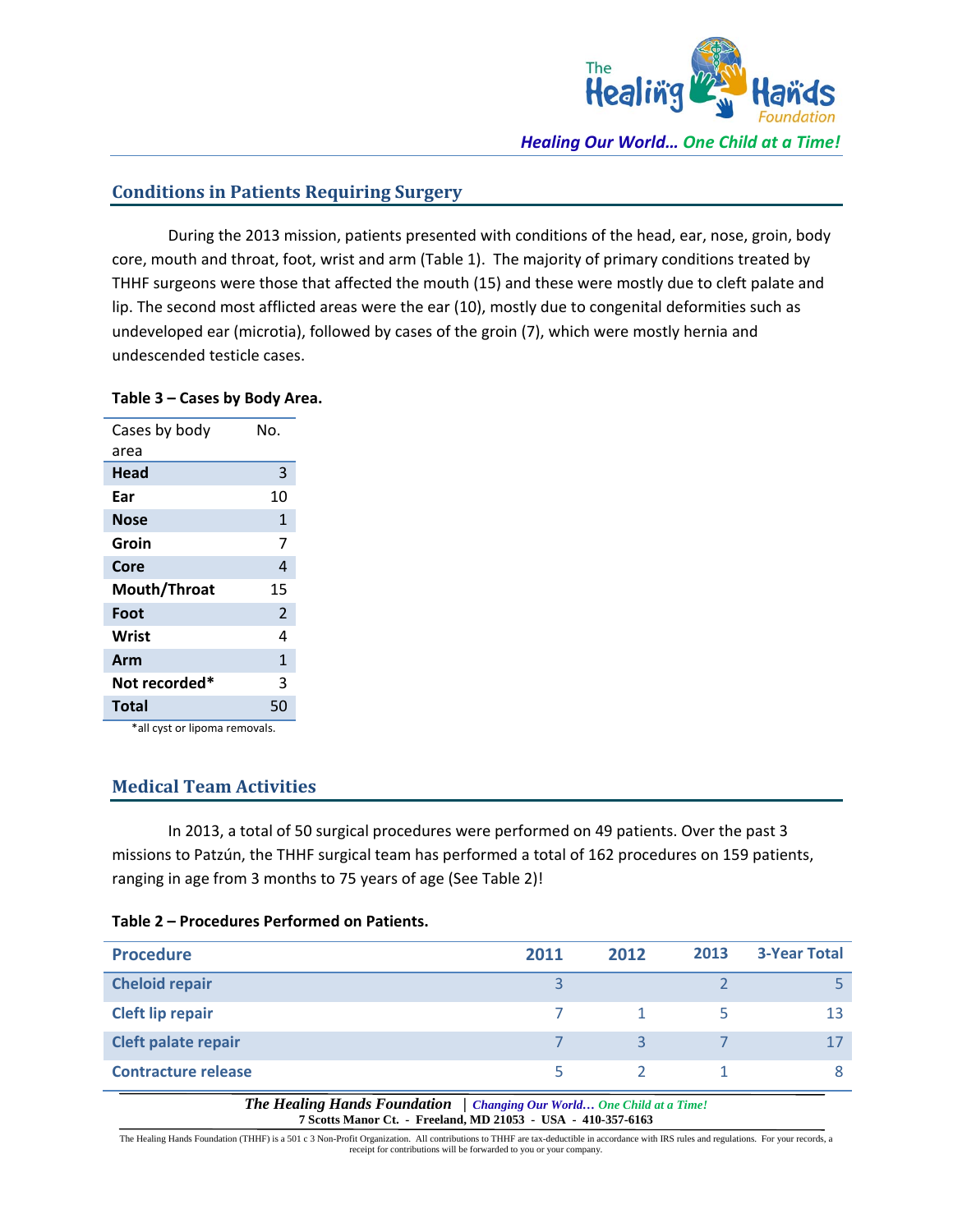

*Healing Our World… One Child at a Time!*

| Dacryo-cysto-rhinoplasty                          |                | $\overline{1}$ |                | $\mathbf{1}$   |
|---------------------------------------------------|----------------|----------------|----------------|----------------|
| Excisions (mass, lipoma, cyst, skin tags, etc)    | 6              | 22             | $\overline{7}$ | 35             |
| <b>Frenectomy</b>                                 |                | $\mathbf{1}$   | $\mathbf{1}$   | $\overline{2}$ |
| <b>Frontal Condyloma</b>                          | 1              |                |                | $\mathbf{1}$   |
| Hemifacial microsomia Kaban Type 1                |                | $\mathbf{1}$   |                | $\mathbf{1}$   |
| Hernia repair (femoral)                           |                | 3              |                | 3              |
| <b>Hernia repair (inguinal)</b>                   |                | 18             | 3              | 21             |
| Hernia repair (umbilical)                         | 1              | $\overline{2}$ |                | 3              |
| Inferior earlobe repair                           |                | $\mathbf{1}$   |                | $\overline{1}$ |
| <b>Lip release</b>                                |                | 1              |                | $\mathbf{1}$   |
| Lip/nose repair/revision or Z-plasty              | $\overline{1}$ | $\mathbf{1}$   | $\mathbf{1}$   | 3              |
| <b>Lipoma or mass</b>                             |                |                | 10             | 10             |
| Microtia / ear repair                             | 5              | 5              | $\overline{7}$ | 17             |
| <b>Nasolabiablasty</b>                            | 1              |                |                | $\mathbf{1}$   |
| <b>Orchiopexy</b>                                 | $\mathbf{1}$   | $\overline{4}$ | $\overline{4}$ | 9              |
| Palate fistula repair/ closure                    |                | $\mathbf{1}$   |                | $\mathbf{1}$   |
| <b>Reconstruction of jaw</b>                      | $\mathbf{1}$   |                |                | $\mathbf{1}$   |
| <b>Removal of Digit</b>                           | 2              | 3              | $\mathbf{1}$   | 6              |
| Repair obstructed lacrimal conduit/ eye infection |                | $\mathbf{1}$   |                | $\mathbf{1}$   |
| <b>Tonsil removal</b>                             |                |                | 1              | $\mathbf{1}$   |
| <b>TOTAL</b>                                      | 41             | 71             | 50             | 162            |

### **Our Impact on Disease Burden**

The impact that the above surgeries have on the quality of life and in extending life can be determined through the estimation of DALYs (Disability‐Adjusted Life Years). The DALY is an estimate of disease burden and each DALY is defined as 1 year of quality life lost due to medical condition or disease. Surgeries correcting these conditions reduce the number of years of life lost, hence "averting" DALYs; i.e. this is the desirable effect for medical missions. The mission's effectiveness in reducing disease burden is estimated by the cost for each DALY averted.

> *The Healing Hands Foundation* **|** *Changing Our World… One Child at a Time!* **7 Scotts Manor Ct. - Freeland, MD 21053 - USA - 410-357-6163**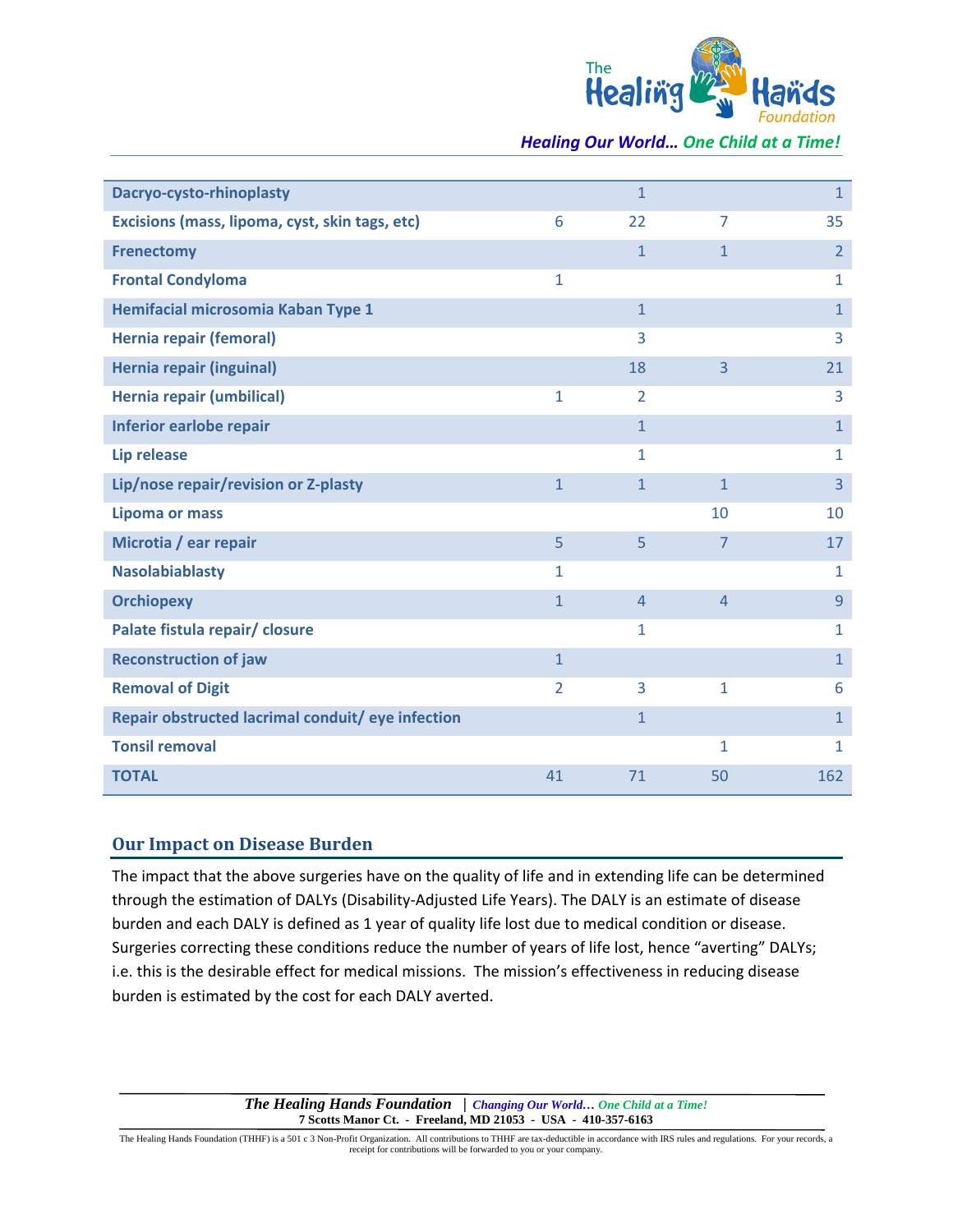

During the 2013 mission, surgical interventions by THHF averted 364.42 DALYs, saving over 364 years of quality of life for their patients. Overall, each procedure resulted in a savings of 7.29 years of quality life for that patient. When evaluating which procedures had the highest impact, we found that most DALYs were averted through hernia repairs and cleft palate repairs (See Table 3).

| <b>2013 Mission Procedures</b>       | <b>2013 Procedures</b><br>(50) | <b>2013 DALYs averted</b><br>(364.42) | <b>2013 DALYS</b><br>averted/procedure |
|--------------------------------------|--------------------------------|---------------------------------------|----------------------------------------|
| Cleft Lip repair                     | $\overline{4}$                 | 18.13                                 | 4.53                                   |
| Cleft Palate repair                  | 7                              | 88.70                                 | 12.67                                  |
| Contracture release                  | $\mathbf{1}$                   | 0.12                                  | 0.12                                   |
| Excisions (cyst, lipoma, etc)        | 19                             | 51.60                                 | 2.72                                   |
| Frenulectomy (tongue tie<br>release) | $\mathbf{1}$                   | 0.01                                  | 0.01                                   |
| Hernia repair (inguinal)             | 4                              | 172.42                                | 43.10                                  |
| Lip revision or repair               | $\mathbf{1}$                   | 0.00                                  | 0.00                                   |
| Microtia (external ear<br>rebuild)   | 7                              | 0.00                                  | 0.00                                   |
| Orchiopexy                           | $\overline{4}$                 | 33.38                                 | 8.35                                   |
| Polydactyly - removal                | $\mathbf{1}$                   | 0.00                                  | 0.00                                   |
| <b>Tonsil removal</b>                | $\mathbf{1}$                   | 0.06                                  | 0.06                                   |

## **Table 3 – Number of Quality Life Years Saved (DALYs averted) through Surgical Interventions during the 2013 THHF Mission.**

The high impact of hernia and cleft palate repairs is due to several reasons: first, of the patient conditions presented, these carry the highest risk of death and disability should they remain untreated. Secondly, young patients who are given potentially life‐saving surgery have overall more years "saved" than older patients, due to overall life expectancies which are accounted for in the DALY calculations. This means that the earlier a patient is treated, the higher the impact in reducing the disease burden. Cleft palate and lip repairs are especially impactful in children under 5. It is during ages 0 to 5 where the risk of death and disability due to cleft palate and lip is particularly high. In 2013, the average age of cleft palate and lip patients was 11.9 years.

Some conditions are not considered life‐threatening or particularly disabling, so not all procedures added toward total DALYs averted. Still, microtia repairs and similar procedures have an enormous positive impact on those patients' lives in terms of reducing social stigmas associated with deformities and improve self‐esteem.

> *The Healing Hands Foundation* **|** *Changing Our World… One Child at a Time!* **7 Scotts Manor Ct. - Freeland, MD 21053 - USA - 410-357-6163**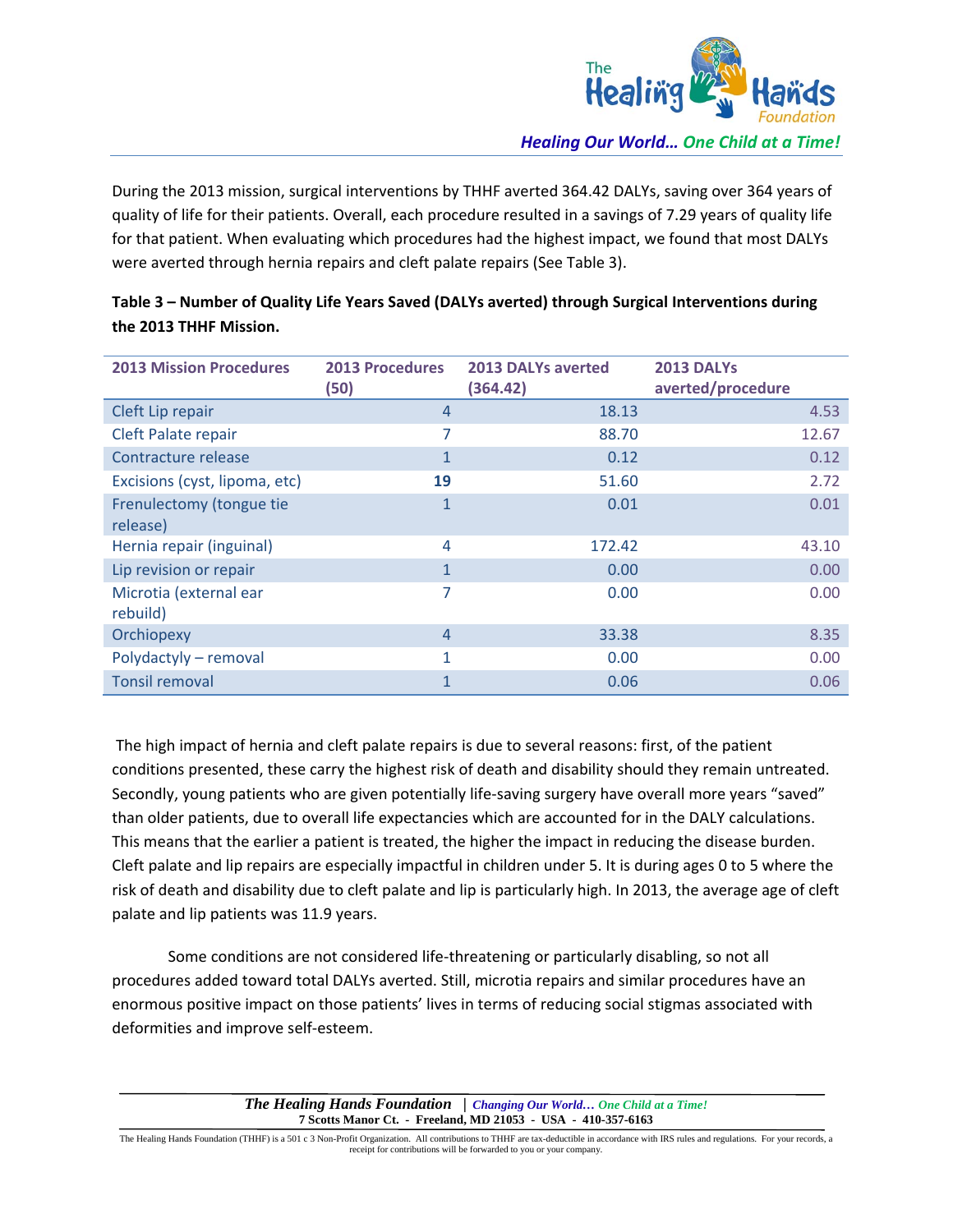

The total direct cost for the 2013 mission was \$44,847: a year of life was saved for just \$123. Our rate compares well with similar groups, and demonstrates that surgical interventions are a cost‐ effective means to reduce disease burden as part of public health interventions in developing countries.

## **Needs for Future Missions:**

THHF has the following needs to expand its capacity and impact, while maintaining the highest level of quality and service.

1. Electronic Record Keeping. After 5 missions to Corpus Christi Hospital in Patzún, THHF doctors are seeing some repeat patients, and it is difficult to pull patient histories from paper files. Electronic record keeping will improve tracking and documenting patient health status and history, maintain quality and completeness of data, and streamline patient in‐take process. The benefits would also be shared by the Corpus Christi hospital, and there may even be potential for health information sharing with the local Patzún health clinic, providing valuable information on patient medical histories and alerting doctors to potential hidden problems. The EMR system should:

- Have a wireless internet or an intranet service.
- Accommodate multiple users throughout the hospital
- Provide patient scheduling
- Track inventory
- Patient data protection and security
- Cloud-based data storage for HIPAA-compliance
- Very easy, intuitive interface requiring little user training.

2. Formalize Impact Evaluations. Formal data analysis and a comprehensive assessment of all THHF missions to Guatemala will help identify future needs, document effectiveness and performance, and identify new areas in which THHF can serve the community. Seek IRB approval to ensure ethical oversight and find partners for funding new projects. Needed projects:

- Evaluation of EMR system and its ability to increase productivity, patient safety, and data quality.
- Determine the major underlying health issues within the patient population that contribute to adverse outcomes and impede THHF's ability to perform surgeries on those patients (e.g. malnutrition and nutrition education), and work with local health workers to improve these conditions.
- Monitor patient outcomes during follow-up period after surgery (related to #3 below).
- $\bullet$  Evaluate effectiveness and how to improve in terms of cost (\$) per year of life saved.
- Document effectiveness of mentoring and education to local staff and medical students 9related to #4 below).

*The Healing Hands Foundation* **|** *Changing Our World… One Child at a Time!* **7 Scotts Manor Ct. - Freeland, MD 21053 - USA - 410-357-6163**